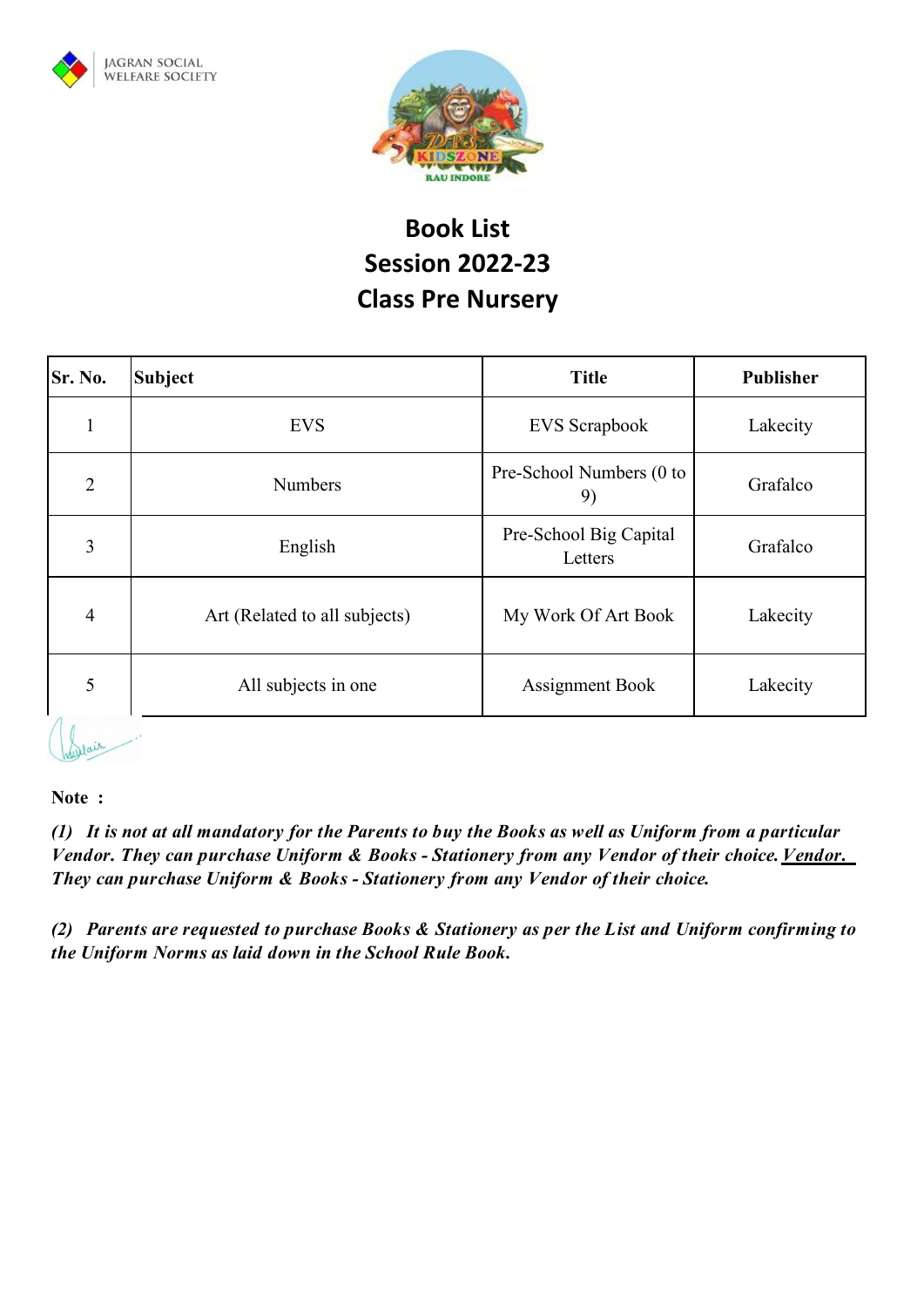



| Sr. No.        | <b>Subject</b> | <b>Title</b>                    | Publisher                                      |
|----------------|----------------|---------------------------------|------------------------------------------------|
| $\mathbf{1}$   | English        | Red Car Reader-A                | Tychee Publishing                              |
| $\overline{2}$ | English        | Fun with Alphabet A-Z           | Word Smith<br>Publications                     |
| 3              | English        | Fun with Alphabet a-z           | Word Smith<br>Publications                     |
| $\overline{4}$ | English        | My Hungry Caterpillar (Reader)  | Lakecity Publication                           |
| 5              | English        | Pio-Peep Rhyme Book             | Lakecity Publication                           |
| 6              | English        | English Workbook                | Lakecity Publication                           |
| 7              | Hindi          | Adharika Primer A               | <b>Next Education India</b><br>Private Limited |
| 8              | Hindi          | Hindi Workbook                  | Lakecity Publication                           |
| 9              | Numbers        | Number Workbook-1<br>$(0-20)$   | Lakecity Publication                           |
| 10             | Numbers        | Number Workbook -2<br>$(21-50)$ | Lakecity Publication                           |
| 11             | <b>EVS</b>     | <b>EVS Workbook</b>             | Lakecity Publication                           |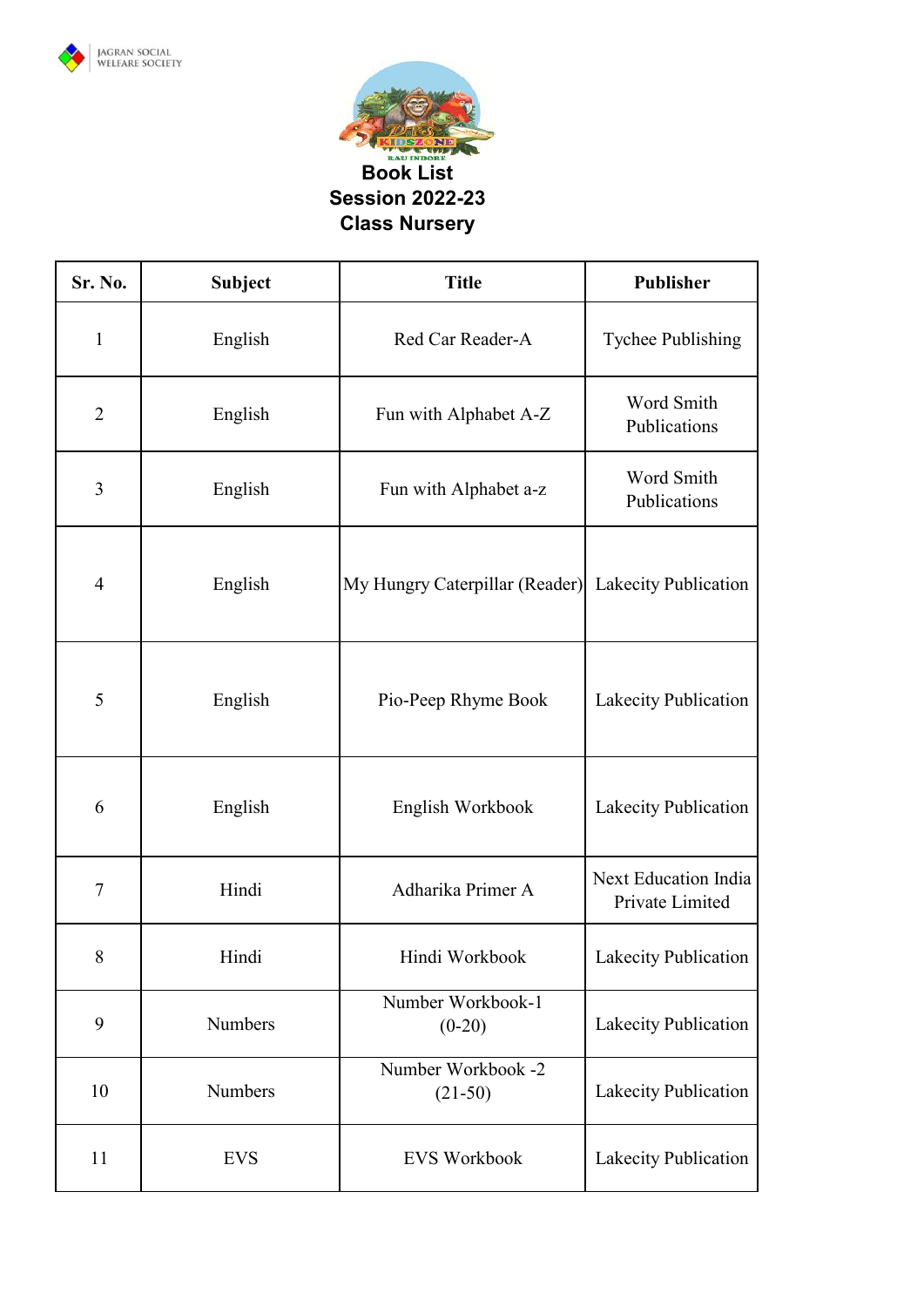| 12 | Art and Craft       | (i) Busy Bees-C ART<br>(ii) Busy Bees - CRAFT | Ace Vision Publisher<br>Pvt. Ltd. |
|----|---------------------|-----------------------------------------------|-----------------------------------|
| 13 | All subjects in one | Bridge up Booklet                             | Lakecity Publication              |
| 14 | All subjects in one | <b>Assignment Book</b>                        | Lakecity Publication              |
| 15 | All subjects in one | Summer Booklet                                | Lakecity Publication              |



## **Note :**

*(1) It is not at all mandatory for the Parents to buy the Books as well as Uniform from a particular Vendor. They can purchase Uniform & Books - Stationery from any Vendor of their choice. Vendor. They can purchase Uniform & Books - Stationery from any Vendor of their choice.*

*(2) Parents are requested to purchase Books & Stationery as per the List and Uniform confirming to the Uniform Norms as laid down in the School Rule Book.*